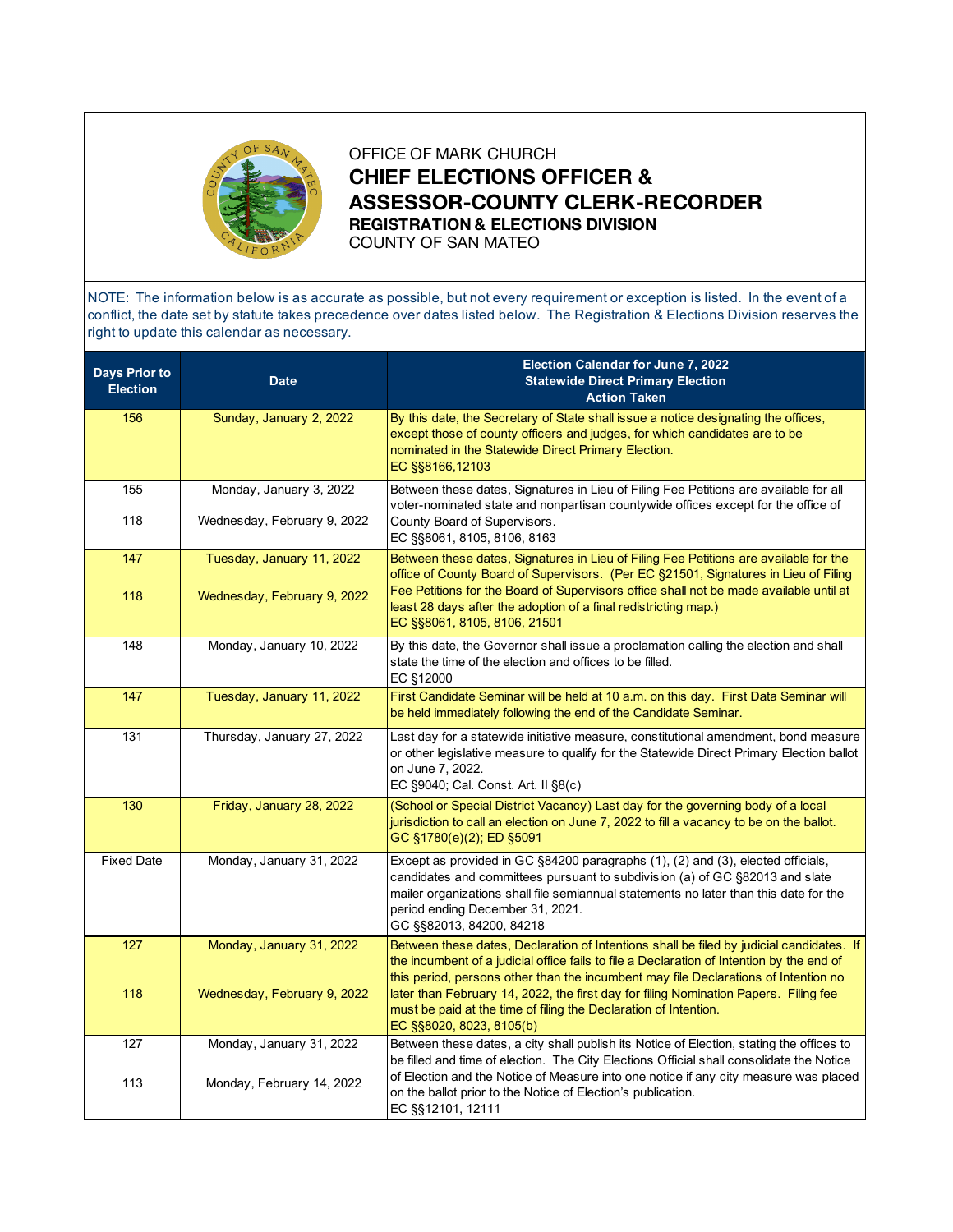| 125       | Wednesday, February 2, 2022                          | (Special District Vacancy) Last day for special districts governed by the Uniform<br>District Election Law to notify County Elections Official of offices to be filled,<br>specifying which offices, if any, are for the balance of an unexpired term, decisions<br>regarding payment of candidate statements, and a map showing the boundaries of<br>the district and the boundaries of the divisions of the district, if any, within that county<br>and a statement indicating in which divisions a director is to be elected and whether<br>any elective officer is to be elected at large.<br>EC §§10509, 10522 |
|-----------|------------------------------------------------------|---------------------------------------------------------------------------------------------------------------------------------------------------------------------------------------------------------------------------------------------------------------------------------------------------------------------------------------------------------------------------------------------------------------------------------------------------------------------------------------------------------------------------------------------------------------------------------------------------------------------|
| 123       | Friday, February 4, 2022                             | (School District Vacancy) Last day for a school governing board to deliver a<br>resolution (the "specifications of the election order") to the County Superintendent of<br>Schools and the County Elections Official calling for an election of governing board<br>members.<br>ED §5322                                                                                                                                                                                                                                                                                                                             |
| 120       | Monday, February 7, 2022                             | (School District Vacancy) Last day for the County Superintendent of Schools to<br>deliver a copy of the formal notice of election of governing board members to the<br><b>County Elections Official.</b><br>ED §5325(b)                                                                                                                                                                                                                                                                                                                                                                                             |
| 120<br>90 | Monday, February 7, 2022<br>Wednesday, March 9, 2022 | Between these dates, the County Elections Official shall publish the Notice of<br>Election (date of election, identification of offices to be filled, statement of required<br>qualifications, where Nomination Documents are available, deadline for filing required<br>forms, statement regarding appointment and the hours of opening and closing the<br>polls). The notice of central counting place may be combined with this notice. The<br>Elections Official shall also issue a press release indicating offices to be filled and a<br>telephone contact number for related information.                    |
|           |                                                      | EC §§10242, 12109, 12112; GC §6061; ED §5363                                                                                                                                                                                                                                                                                                                                                                                                                                                                                                                                                                        |
| 119       | Tuesday, February 8, 2022                            | Second Candidate Seminar will be held at 2 p.m. on this day. Second Data Seminar<br>will be held immediately following the end of the Candidate Seminar.                                                                                                                                                                                                                                                                                                                                                                                                                                                            |
| 118       | Wednesday, February 9, 2022                          | Last day to file Signatures in Lieu of Filing Fee Petitions for all voter-nominated state<br>and nonpartisan countywide offices.<br>EC §§8061, 8105, 8106                                                                                                                                                                                                                                                                                                                                                                                                                                                           |
| 118       | Wednesday, February 9, 2022                          | Last day for judicial candidates to file a Declaration of Intention. If the incumbent<br>judicial candidate fails to file a Declaration of Intention by this date, persons other<br>than the incumbent may file Declarations of Intention no later than February 14,<br>2022, the first day for filing Nomination Papers.<br>EC §§8020, 8023                                                                                                                                                                                                                                                                        |
| 114       | Sunday, February 13, 2022                            | (City Vacancy) For a vacancy in a city elective office, this is the last day for the city<br>council to call for a special election for June 7, 2022 to fill the vacancy. The city shall<br>immediately publish the Notice of Election. (NOTE: Because the deadline E-114 falls<br>on a Sunday, the safest option is for the city to take this action by E-116, Friday,<br>February 11, 2022)<br>EC §§12101(b); GC §36512                                                                                                                                                                                           |
| 113       | Monday, February 14, 2022                            | If the incumbent of a judicial office fails to file a Declaration of Intention by 5 p.m. on<br>February 9, 2022, persons other than the incumbent may file a Declaration of<br>Intention by 5 p.m. on this day. Filing fee must be paid at the time of filing the<br>Declaration of Intention.<br>EC §§8023(b), 8105(b)                                                                                                                                                                                                                                                                                             |
| 113       | Monday, February 14, 2022                            | Between these dates is the Candidate Filing Period. Nomination Papers and<br>Declarations of Candidacy are available during this time. A non-refundable filing fee<br>(if applicable) and optional candidate statement are due at the time of filing.<br>Paperwork must be received by the close of business on March 11, 2022. City<br>candidates shall file paperwork with their City Clerk's office and should check the<br>business hours of their City Clerk's office; all other candidates shall file with the                                                                                                |
| 88        | Friday, March 11, 2022                               | County Elections Official by 5 p.m. on March 11, 2022. No candidate whose<br>Declaration of Candidacy has been filed for any primary election may<br>withdraw as a candidate at that primary election. The candidate statement may<br>be withdrawn but not changed during this period and until 5 p.m. of the next working<br>day (Monday, March 14, 2022) after the close of the nomination period.<br>EC §§8020, 8061, 8105, 8800, 10220, 10407, 10510, 10603, 13107, 13307                                                                                                                                       |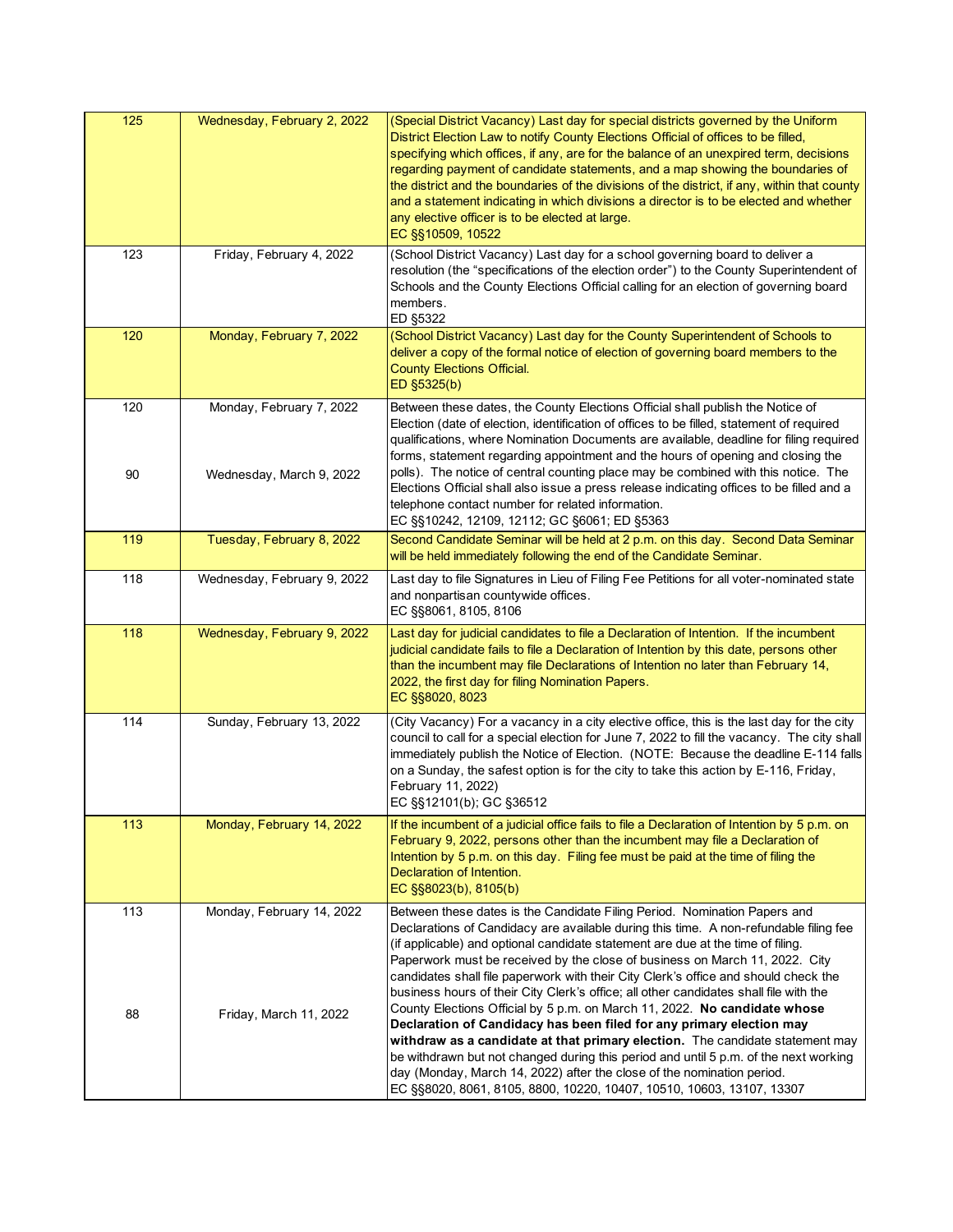| 90          | Wednesday, March 9, 2022  | During this period, a contribution, including a loan, that totals in the aggregate \$1,000<br>or more per source made to or received by a candidate or committee must be                                                                                                                                                                                                                                                                                                                                     |
|-------------|---------------------------|--------------------------------------------------------------------------------------------------------------------------------------------------------------------------------------------------------------------------------------------------------------------------------------------------------------------------------------------------------------------------------------------------------------------------------------------------------------------------------------------------------------|
| $\mathbf 0$ | Tuesday, June 7, 2022     | reported within 24 hours.<br>GC §§82036, 84203                                                                                                                                                                                                                                                                                                                                                                                                                                                               |
| 88          | Friday, March 11, 2022    | (School District Measure) Last day for a school governing board to deliver a<br>resolution (the "specifications of the election order") to the County Elections Official<br>calling for an election on a measure.<br>ED §5322                                                                                                                                                                                                                                                                                |
| 88          | Friday, March 11, 2022    | Last day for a local entity to deliver a resolution requesting election services and<br>consolidation from the County Board of Supervisors for the June 7, 2022 Election. A<br>copy of the resolution of the governing board requesting the consolidation shall be<br>submitted to the County Elections Official. A copy of the exact form of the question,<br>proposition, or office to appear on the ballot must also be submitted.<br>EC §§1405, 10002, 10403(a)(b), 12001                                |
| 88          | Friday, March 11, 2022    | Last day for candidates to submit Nomination Documents (Declaration of Candidacy<br>and Nomination Papers) and Candidate Statement (optional). City candidates shall<br>file paperwork with their City Clerk's office and should check the business hours of<br>their City Clerk's office; all other candidates shall file with the County Elections<br>Official by 5 p.m. on this date.<br>EC §§8020, 10220, 10224, 10407, 10510, 10603, 13107, 13307                                                       |
| 88          | Friday, March 11, 2022    | The 10-calendar-day public examination period begins March 11, 2022 at 5 p.m. and<br>ends March 21, 2022 at 5 p.m. for all documents filed as of the filing deadline of<br>March 11, 2022. Between these dates, the Elections Official or any voter of the<br>jurisdiction in which the election is being held, may seek a writ of mandate or<br>injunction requiring any or all of the materials to be amended or deleted if found to be                                                                    |
| 78          | Monday, March 21, 2022    | false, misleading or inconsistent with the Elections Code. Documents subject to this<br>examination include resolutions, ordinances, declarations and candidate statements.<br>EC §§9190, 9295, 9380, 9509, 13313                                                                                                                                                                                                                                                                                            |
| 88          | Friday, March 11, 2022    | Between these dates, anyone seeking to run as a write-in candidate for a Superior<br>Court judge office where only the incumbent has filed Nomination Documents must<br>file a petition indicating a write-in campaign will be conducted. The petition must be                                                                                                                                                                                                                                               |
| 78          | Monday, March 21, 2022    | signed by at least 0.1 percent of the registered voters qualified to vote with respect<br>to the office, provided that the petition shall contain at least 100 signatures but need<br>not contain more than 600 signatures.<br>EC §§8203(a)                                                                                                                                                                                                                                                                  |
| 87          | Saturday, March 12, 2022  | Between these dates is the Extended Candidate Filing Period. If an eligible<br>incumbent does not file Nomination Documents by March 11, 2022 at 5 p.m., the<br>filing period is extended for that office for five calendar days until March 16, 2022 at 5<br>p.m., for any person other than the incumbent. City candidates shall file paperwork<br>with their City Clerk's office and should check the business hours of their City                                                                        |
| 83          | Wednesday, March 16, 2022 | Clerk's office; all other candidates shall file with the County Elections Official by 5<br>p.m. on March 16, 2022. This section is not applicable where there is no incumbent<br>eligible to be elected.<br>EC §§8022, 8024, 10407                                                                                                                                                                                                                                                                           |
| 85          | Monday, March 14, 2022    | Except as provided in EC §13309, this date is the last day (until 5 p.m.) for a<br>candidate to withdraw the candidate's statement. Candidates may withdraw, but not<br>change their statements.<br>EC §13307(a)(3)                                                                                                                                                                                                                                                                                          |
| 83          | Wednesday, March 16, 2022 | Extended Candidate Filing Period closes at 5 p.m. on this date. Extended filing<br>periods occur when an eligible incumbent does not file for re-election; the extension<br>only applies to non-incumbent candidates for such an office. City candidates shall<br>file paperwork with their City Clerk's office and should check the business hours of<br>their City Clerk's office; all other candidates shall file with the County Elections<br>Official by 5 p.m. on this date.<br>EC §§8022, 8024, 10407 |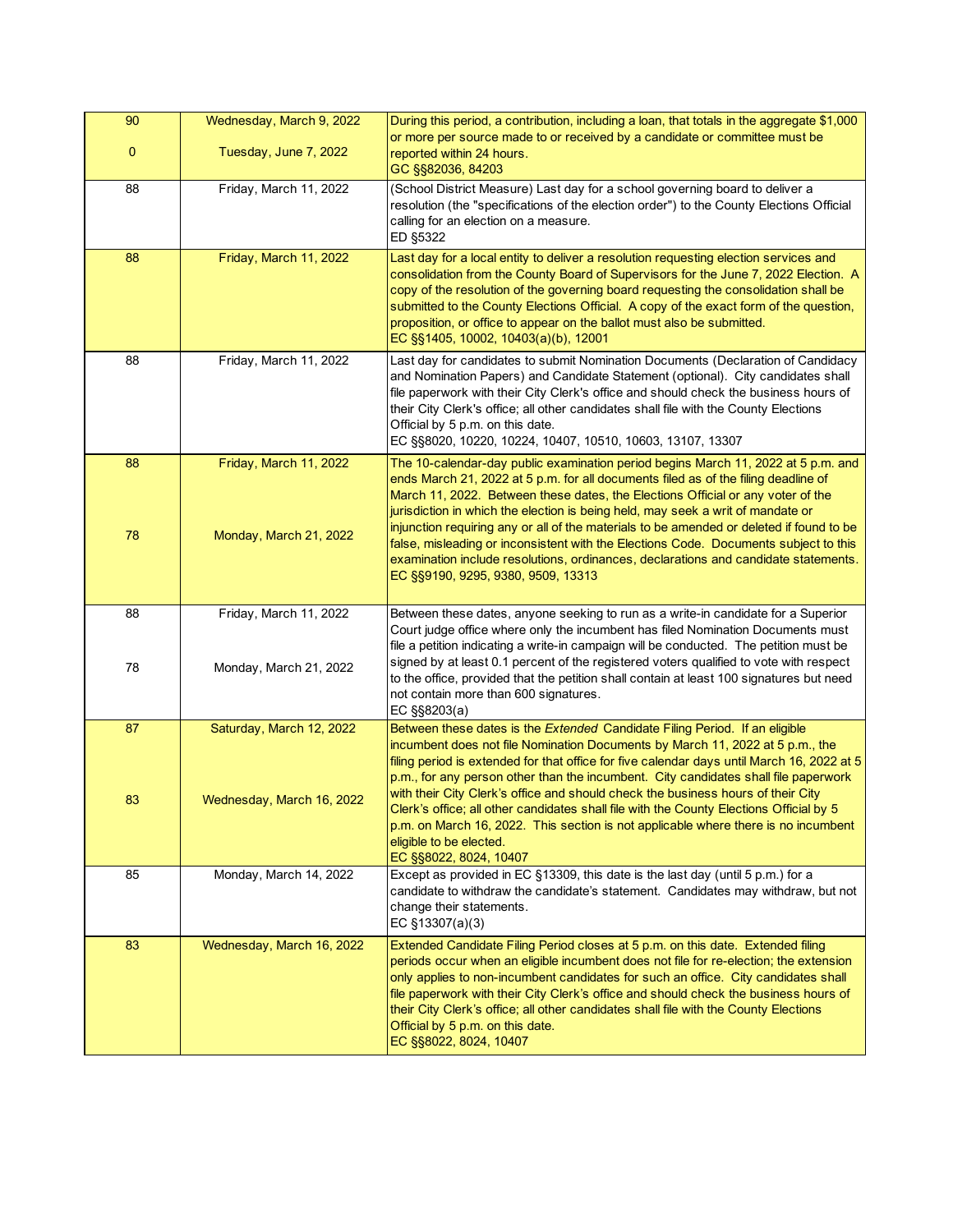| 83       | Wednesday, March 16, 2022                             | Last day for an order of election calling for a ballot measure to be amended or<br>withdrawn. A resolution of the legislative body that issued the order of election must<br>be filed with the Elections Official by this date in order to amend or withdraw a ballot<br>measure.<br>EC §9605                                                                                                                                                                                                                                                                                                                                                                   |
|----------|-------------------------------------------------------|-----------------------------------------------------------------------------------------------------------------------------------------------------------------------------------------------------------------------------------------------------------------------------------------------------------------------------------------------------------------------------------------------------------------------------------------------------------------------------------------------------------------------------------------------------------------------------------------------------------------------------------------------------------------|
| 83<br>73 | Wednesday, March 16, 2022<br>Saturday, March 26, 2022 | The 10-calendar-day public examination period begins March 16, 2022 at 5 p.m. and<br>ends March 26, 2022 at 5 p.m. for all documents filed by the extended filing deadline<br>of March 16, 2022. Between these dates, the Elections Official or any voter of the<br>jurisdiction in which the election is being held, may seek a writ of mandate or<br>injunction requiring any or all of the materials to be amended or deleted if found to be<br>false, misleading or inconsistent with the Elections Code. Documents subject to this<br>review include resolutions, ordinances, declarations and candidate statements.<br>EC §§9190, 9295, 9380, 9509, 13313 |
| 82       | Thursday, March 17, 2022                              | Randomized Alphabet Drawings are conducted by both the Secretary of State and<br>County Elections Official on this date at 11 a.m. to determine the order in which<br>candidate names will appear on the ballot and the letters that will be assigned to each<br>ballot measure.<br>EC §§13111-113, 13116                                                                                                                                                                                                                                                                                                                                                       |
| 82       | Thursday, March 17, 2022                              | Last day for candidates for offices with extended filing deadline of March 16, 2022 to<br>withdraw their candidate statement. The statement may be withdrawn, but not<br>changed, until 5 p.m.<br>EC §§13307(a)(3)                                                                                                                                                                                                                                                                                                                                                                                                                                              |
| 81       | Friday, March 18, 2022                                | The County Elections Official will publish a notice regarding County, School District<br>and Special District measures, the dates for submitting Primary Arguments and<br>Rebuttals, the 10-day public examination periods, the hours of opening and closing<br>the polls, and the central ballot counting location.<br>EC §§9163, 9502, 10242, 12109; GC §6061                                                                                                                                                                                                                                                                                                 |
| 81       | Friday, March 18, 2022                                | For consolidated elections, the names of the candidates to appear upon the ballot<br>where district, city or other political subdivision offices are to be filled shall be filed<br>with the Elections Official by this date.<br>EC §10403(c)                                                                                                                                                                                                                                                                                                                                                                                                                   |
| 81       | Friday, March 18, 2022                                | Primary Arguments in favor of and against local measures are due by 5 p.m. on this<br>date. Such arguments, if already submitted, may be changed until and including this<br>day. Arguments in favor of and against city measures must be filed with the City<br>Clerk's office. Contact the City Clerk's office for deadline as cities may set different<br>filing due date for Primary Arguments.<br>EC §§9162-63, 9282-83, 9286, 9315-16, 9501-03                                                                                                                                                                                                            |
| 81       | Friday, March 18, 2022                                | The 10-calendar-day examination review period begins March 18, 2022 at 5 p.m.<br>and ends March 28, 2022 at 5 p.m. for Primary Arguments filed in favor of and<br>against local measures. Between these dates, the Elections Official or any voter of<br>the jurisdiction in which the election is being held, may seek a writ of mandate or                                                                                                                                                                                                                                                                                                                    |
| 71       | Monday, March 28, 2022                                | injunction requiring any or all of the materials to be amended or deleted if found to be<br>false, misleading or inconsistent with the Elections Code. Arguments in favor of and<br>against city measures are reviewed at the City Clerk's office. Contact the City<br>Clerk's office for deadline.<br>EC §§9190, 9295, 9380, 9509                                                                                                                                                                                                                                                                                                                              |
| 78       | Monday, March 21, 2022                                | The 10-calendar-day public examination period ends at 5 p.m. for all documents filed<br>by March 11, 2022. A writ of mandate or injunction request shall be filed no later than<br>this date on documents filed by the Candidate Filing Period deadline of March 11,<br>2022.<br>EC §§9190, 9295, 9380, 9509, 13313                                                                                                                                                                                                                                                                                                                                             |
| 73       | Saturday, March 26, 2022                              | The 10-calendar-day public examination period ends at 5 p.m. for all documents filed<br>by March 16, 2022. A writ of mandate or injunction request shall be filed no later than<br>this date on documents filed by the extended candidate filing period deadline of<br>March 16, 2022.<br>EC §§9190, 9295, 9380, 9509, 13313                                                                                                                                                                                                                                                                                                                                    |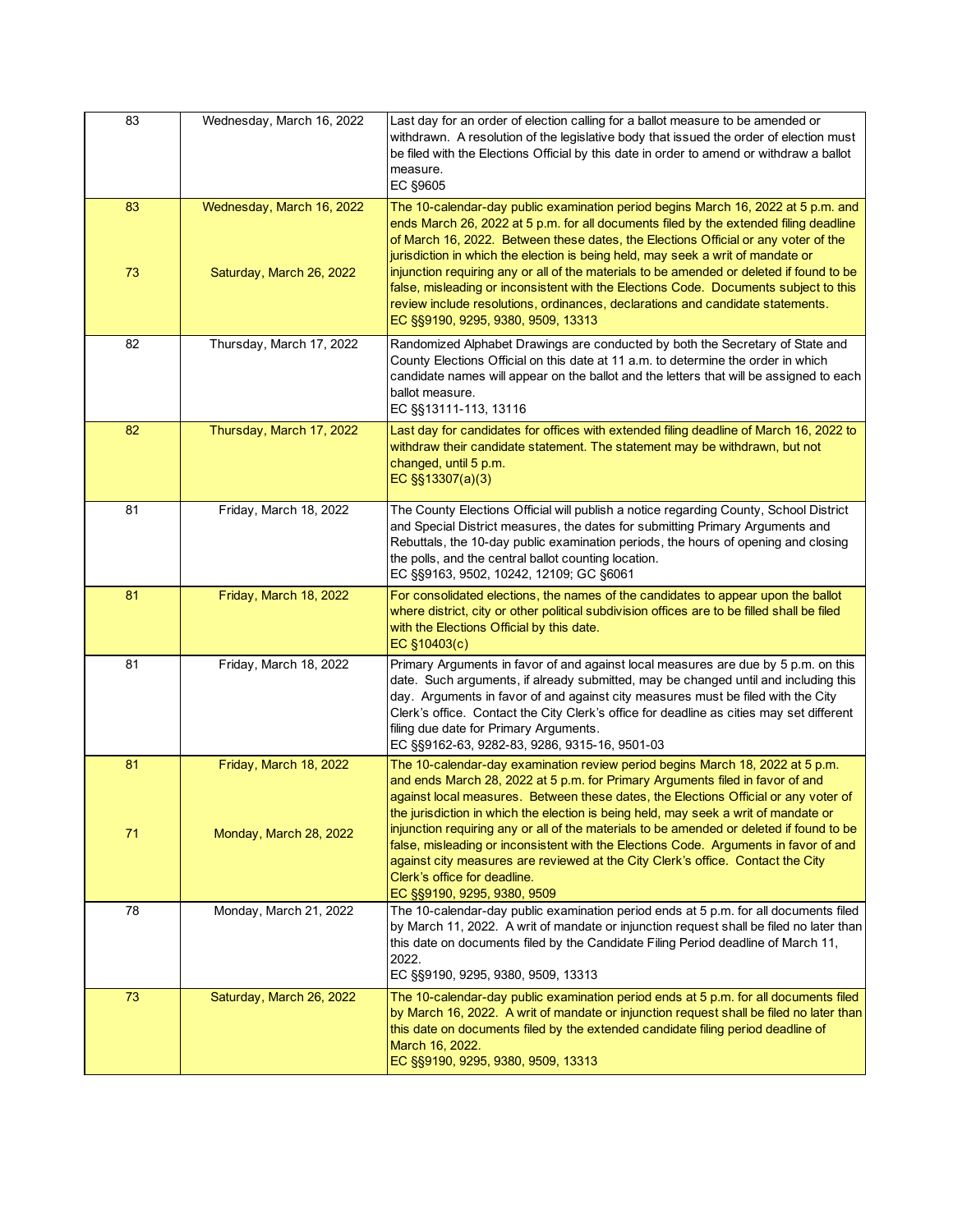| 71       | Monday, March 28, 2022                            | The 10-calendar-day public examination period ends at 5 p.m. on this day for all<br>Primary Arguments filed in favor of and against local measures. A writ of mandate or<br>injunction request shall be filed no later than this date on documents filed by the<br>deadline of March 18, 2022.<br>EC §§9190, 9295, 9380, 9509                                                                                                                                                                                                                                                                                                                                                                                     |
|----------|---------------------------------------------------|-------------------------------------------------------------------------------------------------------------------------------------------------------------------------------------------------------------------------------------------------------------------------------------------------------------------------------------------------------------------------------------------------------------------------------------------------------------------------------------------------------------------------------------------------------------------------------------------------------------------------------------------------------------------------------------------------------------------|
| 71       | Monday, March 28, 2022                            | Rebuttal Arguments for measures where a Primary Argument was filed both in favor<br>and against are due on this date by 5 p.m. Such arguments may be changed until<br>and including this date. Rebuttal Arguments for city measures must be filed with the<br>City Clerk's office. Contact the City Clerk's office for deadline as cities may set<br>different filing due date for Rebuttal Arguments.<br>EC §§9163, 9167, 9285-86, 9316-17, 9502, 9504                                                                                                                                                                                                                                                           |
| 71       | Monday, March 28, 2022                            | Impartial Analyses for measures are due on this date by 5 p.m. Impartial Analyses<br>for city measures must be filed with the City Clerk's office. Contact the City Clerk's<br>office for deadline as cities may set different filing due date for Impartial Analyses.<br>EC §§9160, 9163, 9280, 9286, 9313-14, 9316, 9500, 9502                                                                                                                                                                                                                                                                                                                                                                                  |
| 71<br>61 | Monday, March 28, 2022<br>Thursday, April 7, 2022 | The 10-calendar-day public examination period begins March 28, 2022 at 5 p.m. and<br>ends April 7, 2022 at 5 p.m. for Rebuttal Arguments filed in favor or against local<br>measures and Impartial Analyses. Between these dates, the Elections Official or<br>any voter of the jurisdiction in which the election is being held, may seek a writ of<br>mandate or injunction requiring any or all of the materials to be amended or deleted if<br>found to be false, misleading or inconsistent with the Elections Code. Rebuttal<br>Arguments and Impartial Analyses for city measures are reviewed at the City Clerk's<br>office. Contact the City Clerk's office for deadline.<br>EC §§9190, 9295, 9380, 9509 |
| 68       | Thursday, March 31, 2022                          | Certified List of Candidates. By this date, the Secretary of State shall provide a<br>certified list of qualified Federal and State Legislative candidates, including ballot<br>rotation lists, to the County Election Offices.<br>EC§§ 8120-25                                                                                                                                                                                                                                                                                                                                                                                                                                                                   |
| 61       | Thursday, April 7, 2022                           | The 10-calendar-day public examination period ends on this date at 5 p.m. for all<br>Rebuttal Arguments filed in favor of and/or against local measures and Impartial<br>Analyses. A writ of mandate or injunction request shall be filed no later than this date<br>on documents filed by March 28, 2022.<br>EC §§9190, 9295, 9380, 9509                                                                                                                                                                                                                                                                                                                                                                         |
| 61       | Thursday, April 7, 2022                           | Any city that requests the County Board of Supervisors to permit the County<br>Elections Official to prepare the city's election materials shall supply the County<br>Elections Official with a list of its precincts, or consolidated precincts, as applicable,<br>no later than this date.<br>EC §10002                                                                                                                                                                                                                                                                                                                                                                                                         |
| 60       | Friday, April 8, 2022                             | Between these dates, the County Elections Official must send ballots and balloting                                                                                                                                                                                                                                                                                                                                                                                                                                                                                                                                                                                                                                |
| 45       | Saturday, April 23, 2022                          | materials to all Military and Overseas Voters who filed ballot applications by April 23,<br>2022.<br>EC §§300(b), 3105, 3114                                                                                                                                                                                                                                                                                                                                                                                                                                                                                                                                                                                      |
| 57       | Monday, April 11, 2022                            | Between these dates, write-in candidates must file a statement of write-in candidacy<br>and other required documentation with the County Elections Official. City candidates                                                                                                                                                                                                                                                                                                                                                                                                                                                                                                                                      |
| 14       | Tuesday, May 24, 2022                             | must file their paperwork with their City Clerk's office and should check the business<br>hours of their City Clerk's office.<br>EC §§8600-05                                                                                                                                                                                                                                                                                                                                                                                                                                                                                                                                                                     |
| 45       | Saturday, April 23, 2022                          | County Elections Official must send ballots and balloting material to all Military and<br>Overseas Voters who filed ballot applications by this date.<br>EC §§300(b), 3105, 3114                                                                                                                                                                                                                                                                                                                                                                                                                                                                                                                                  |
| 40       | Thursday, April 28, 2022                          | Between these dates, the Secretary of State shall mail the State Voter Information<br>Guide to each voter who is registered at least 29 days prior to the election. The                                                                                                                                                                                                                                                                                                                                                                                                                                                                                                                                           |
| 10       | Saturday, May 28, 2022                            | County Elections Official will mail a State Voter Information Guide to any person upon<br>request.<br>EC §9094                                                                                                                                                                                                                                                                                                                                                                                                                                                                                                                                                                                                    |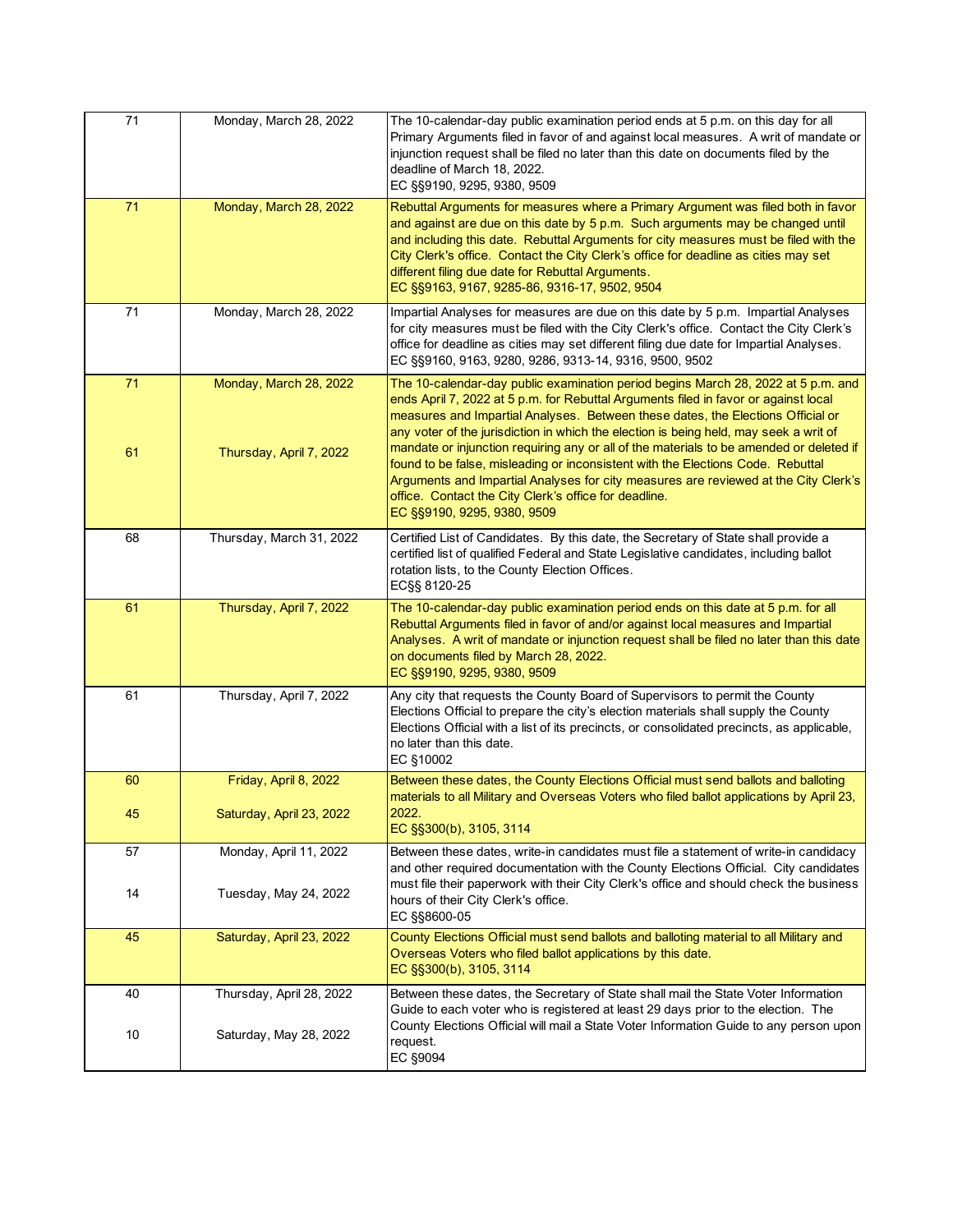| 40                 | Thursday, April 28, 2022                       | First pre-election campaign committee statement for candidates and committees is<br>due for the period ending April 23, 2022 (which is 45 days before the election).<br>GC §§84200.5, 84200.8                                                                                                                                                                                                                                                                                                                                                     |
|--------------------|------------------------------------------------|---------------------------------------------------------------------------------------------------------------------------------------------------------------------------------------------------------------------------------------------------------------------------------------------------------------------------------------------------------------------------------------------------------------------------------------------------------------------------------------------------------------------------------------------------|
| 29<br>7            | Monday, May 9, 2022<br>Tuesday, May 31, 2022   | Between these dates, Vote by Mail ballots will be sent to all registered voters in the<br>county. Voters interested in having replacement Vote by Mail ballots be mailed to<br>them should make the request by May 31, 2022 to ensure the ballots arrive on or<br>before Election Day.<br>EC §4005(a)(8)(A)                                                                                                                                                                                                                                       |
| 29                 | Monday, May 9, 2022                            | Early voting period starts on this day, with three Vote Centers opening in San Mateo,<br>Redwood City and South San Francisco.                                                                                                                                                                                                                                                                                                                                                                                                                    |
| 29                 | Monday, May 9, 2022                            | Processing of Vote by Mail ballots may begin on this date. Processing Vote by Mail<br>ballots includes opening Vote by Mail ballot return envelopes, removing ballots,<br>duplicating any damaged ballots and preparing the ballots to be machine-read, or<br>machine reading them, including processing write-in votes so that they can be tallied<br>by the machine, but under no circumstances may a vote count be accessed or<br>released until 8 p.m. on Election Day.<br>EC §§1605(a), 15101                                                |
| 28<br>$\mathbf{0}$ | Tuesday, May 10, 2022<br>Tuesday, June 7, 2022 | Between these dates, at least one ballot dropoff location shall be provided for every<br>15,000 registered voters within the jurisdiction where the election is held, as<br>determined on March 11 (i.e., 88 days before Election Day). All ballot dropoff<br>locations shall be open at least during regular business hours. At least one ballot<br>drop-off location shall be an accessible, secured, exterior drop box that is available<br>for a minimum of 12 hours per day including regular business hours.<br>EC§ 4005 (a) $(1)(A)$ , (B) |
| 21                 | Tuesday, May 17, 2022                          | By this date, the County Elections Official shall start to mail the County Sample Ballot<br>& Official Voter Information Pamphlet to each voter who is registered at least 29 days<br>prior to the election.<br>EC §§13303-04                                                                                                                                                                                                                                                                                                                     |
| 15                 | Monday, May 23, 2022                           | Voter registration closes on this date for the June 7, 2022 Statewide Direct Primary<br>Election. Voters must register by this date to be eligible to vote non-provisionally in<br>this election. Voter registration forms postmarked prior to or on this date are<br>accepted.<br>EC §§2102                                                                                                                                                                                                                                                      |
| 14                 | Tuesday, May 24, 2022                          | The Candidate Filing Period for write-in candidates ends on this date at 5 p.m. All<br>candidates must submit all required documents by this date in order to be a qualified<br>write-in candidate. City candidates must file their paperwork with their City Clerk's<br>office.<br>EC §§8600-05                                                                                                                                                                                                                                                  |
| 14                 | Tuesday, May 24, 2022                          | Between these dates, individuals who become new United States citizens on or after<br>May 24, 2022, are eligible to register and vote at any Vote Center. A new citizen<br>registering during this time must provide proof of citizenship prior to voting and                                                                                                                                                                                                                                                                                     |
| 0                  | Tuesday, June 7, 2022                          | declare that he or she has established residency in California.<br>EC §§331, 3500-01                                                                                                                                                                                                                                                                                                                                                                                                                                                              |
| 14                 | Tuesday, May 24, 2022                          | Between these dates, the Elections Official shall provide Conditional Voter<br>Registration and provisional voting for voters who missed the May 23, 2022                                                                                                                                                                                                                                                                                                                                                                                         |
| 0                  | Tuesday, June 7, 2022                          | registration deadline at any Vote Center.<br>EC §§2170-73                                                                                                                                                                                                                                                                                                                                                                                                                                                                                         |
| 12                 | Thursday, May 26, 2022                         | Second pre-election campaign committee statement for candidates and committees<br>is due for the period ending May 21, 2022 (which is 17 days before the election).<br>GC §§84200.5, 84200.8(b)                                                                                                                                                                                                                                                                                                                                                   |
| 10                 | Saturday, May 28, 2022                         | Between these dates, for a minimum of eight hours per day, at least one Vote Center<br>is provided for every 50,000 registered voters within the jurisdiction where the                                                                                                                                                                                                                                                                                                                                                                           |
| 4                  | Friday, June 3, 2022                           | election is held, as determined on March 11, 2022. Any voter registered in the<br>county may visit any Vote Center in order to receive voter services or vote.<br>EC $\S4005(a)(2)$ , $(a)(4)(A)$                                                                                                                                                                                                                                                                                                                                                 |